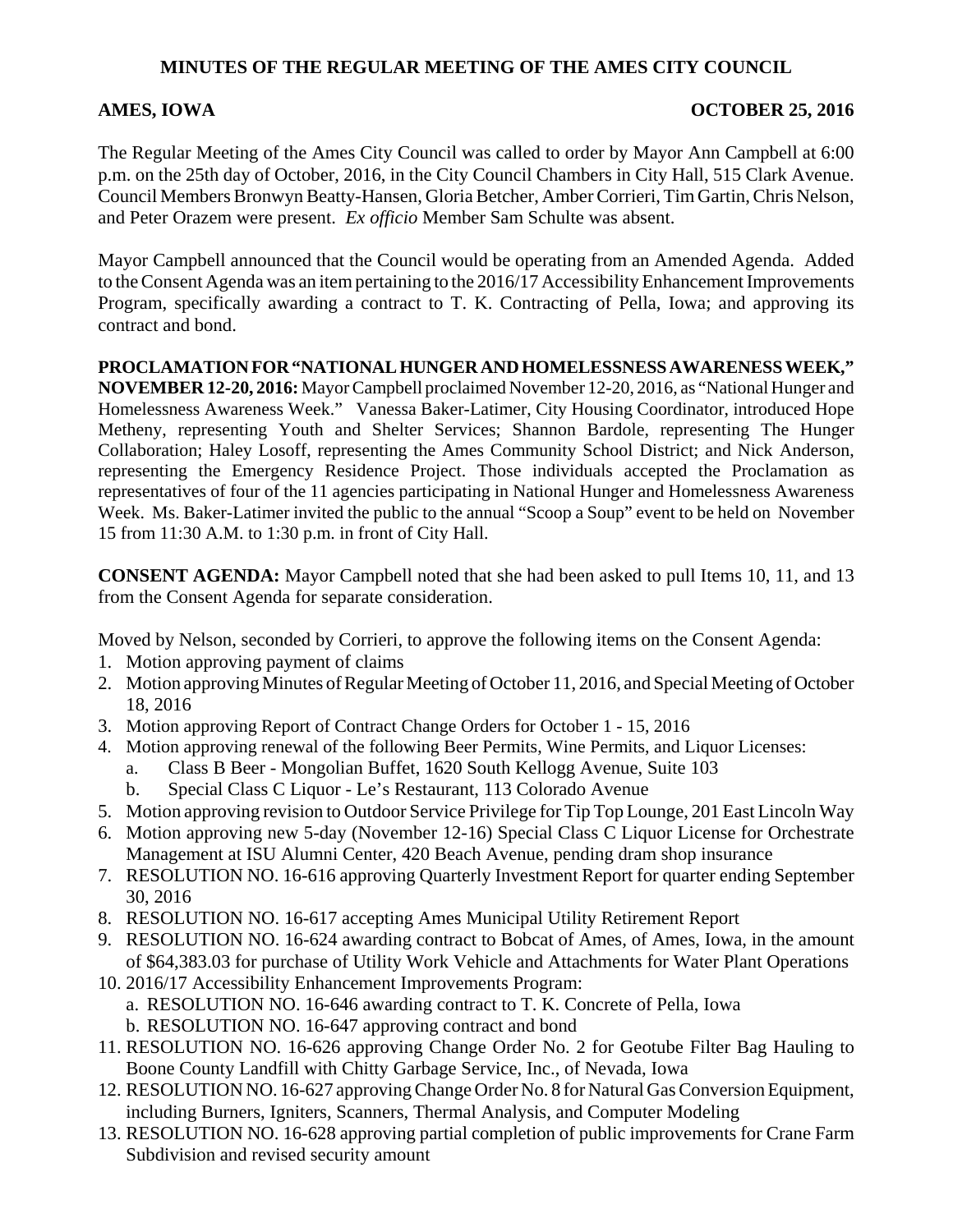- 14. Water Pollution Control Facility Street Repairs Project: a. RESOLUTION NO. 16-629 approving Change Order No. 1 b. RESOLUTION NO. 16-630 accepting completion
- 15. RESOLUTION NO. 16-631 accepting completion of 2015/16 Concrete Pavement Improvements Program #1 (Friley Road)
- 16. RESOLUTION NO. 16-632 accepting completion of 2015/16 Water System Improvements Program #1 - Water Main Replacement (Country Club Boulevard)
- 17. RESOLUTION NO. 16-633 accepting completion of 2015/16 Shared Use Path System Expansion (South Dakota Avenue)
- 18. RESOLUTION NO. 16-634 accepting completion of 2014/15 Downtown Street Pavement Improvements  $(5<sup>th</sup> Street)$
- 19. RESOLUTION NO. 16-635 accepting completion of 2015/16 Traffic Signal Program (U.S. Highway 30/University Boulevard)
- 20. RESOLUTION NO. 16-636 approving Plats of Survey for 2320 and 2338 Lincoln Way

Roll Call Vote: 6-0. Resolutions/Motions declared adopted/approved unanimously, signed by the Mayor, and hereby made a portion of these Minutes.

**ADDITIONAL FUNDING TO HOPKINS AND HUEBNER FOR OUTSIDE COUNSEL SERVICES:** Council Member Betcher asked City Attorney Judy Parks for an update on the dollar amount that has been approved for outside legal counsel. Ms. Parks stated that they have gone through slightly less than \$75,000. The bulk of that has been spent on the prosecution functions that are being handled by Megan Flynn. Ms. Parks explained that there was a split of the money between prosecution services and the Hopkins and Huebner Law Firm, who is handling time-sensitive, non-prosecution work. There is about \$7,000 left in that fund; however, there are projects already in the hands of Hopkins & Huebner that will expend that amount and more. Therefore, the additional \$25,000 would allow them to continue working on the items that the City sends them.

Ms. Betcher also questioned how the recruitments for additional legal staff were going. City Attorney Parks answered that they had finished the paralegal recruitment and were expecting to make a hire soon. They are about to post the Assistant City Attorney position; however, given the time frame of the steps still needing to be accomplished, that position is not expected to be filled until January.

Moved by Betcher, seconded by Nelson, to adopt RESOLUTION NO. 16-618 approving additional funding to Hopkins and Huebner for outside legal counsel services in the amount of \$25,000. Roll Call Vote: 6-0. Resolution declared adopted unanimously, signed by the Mayor, and hereby made a portion of these Minutes.

**REQUESTS FROM MAIN STREET CULTURAL DISTRICT FOR SNOW MAGIC:** Council Member Betcher asked to hear an update on the new lights that will be used during the Snow Magic event.

Cindy Hicks, Director of the Main Street Cultural District, 304 Main Street, Ames, stated that the official turning on of the lights will be held on November 11. They are still working on a few electrical issues to ensure that the lights are all powered correctly, but they will be ready to go by November 11. Ms. Hicks noted that new lights were not installed on the Sheldon Munn due to construction being done on that building, but lights will be installed when that has been completed.

Moved by Betcher, seconded by Corrieri, to adopt the following requests from Main Street Cultural District for Snow Magic: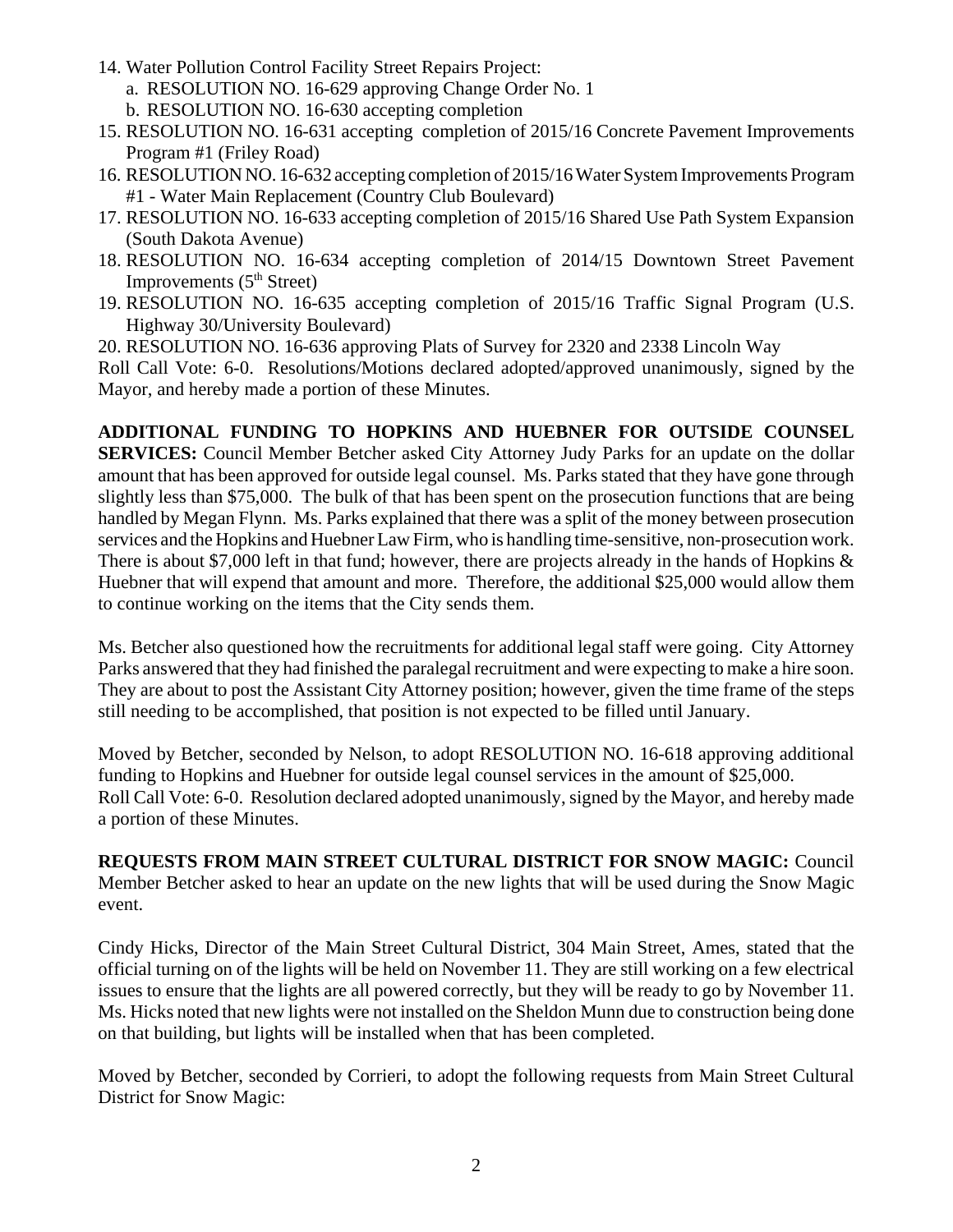- a. Motion approving Blanket Temporary Obstruction Permit in Central Business District for November 11 through December 24
- b. Motion approving Blanket Vending Permit in Central Business District for November 11
- c. RESOLUTION NO. 16-619 approving waiver of permit fee
- d. RESOLUTION NO. 16-620 approving usage of electricity for holiday activities/lighting from November 11 through January 1, and approving waiver of electricity costs
- e. RESOLUTION NO. 16-621 approving closure of 14 parking spaces from 5 p.m. to 8 p.m. in Central Business District on November 11 and approving waiver of parking meter fees
- f. RESOLUTION NO. 16-622 approving closure of Kellogg Avenue from Main Street to  $5<sup>th</sup>$  Street on November 11 from 5 p.m. to 8 p.m.; 8 a.m. to 1 p.m. on November 26; and 8 a.m. to 1 p.m. on December 10
- g. RESOLUTION NO. 16-623 approving suspension of parking regulations and enforcement for Central Business District on Friday, November 11, and every Saturday from November 12 through December 24, and approving waiver of fees

Roll Call Vote: 6-0. Resolutions/Motions declared adopted/approved unanimously, signed by the Mayor, and hereby made a portion of these Minutes.

**CONTRACT AND BOND FOR 2015/16 AIRPORT IMPROVEMENTS PROGRAM (AMES NEW EXECUTIVE TERMINAL BUILDING):** Council Member Betcher stated that she had requested that this item be pulled from the Consent Agenda to give the two Council members who had voted against the project in the past an opportunity to do so again if they so desired.

Moved by Nelson, seconded by Corrieri, to adopt RESOLUTION NO. 16-625 approving the contract and bond for the 2015/16 Airport Improvements Program (Ames New Executive Terminal Building). Roll Call Vote: 4-2. Voting aye: Corrieri, Gartin, Nelson, Orazem. Voting nay: Beatty-Hansen, Betcher. Resolution declared adopted, signed by the Mayor, and hereby made a portion of these Minutes.

**PUBLIC FORUM:** Mayor Campbell opened Public Forum. Martin Edelson, 2417 Duff Avenue, shared that he had just been elected as the point of contact for the newest Ames Neighborhood Association: the Inis Grove Neighborhood Association. Mr. Edelson said that he had communicated information about the Association via an email message to the Mayor and City Council members; however, he wished to reiterate one element of that message. He noted that several issues had precipitated the forming of a new neighborhood association; however, one such issue was the safety concerns about pedestrians crossing Duff Avenue (due to traffic and speeding vehicles). When canvassing the neighborhood to gauge interest in forming a neighborhood association, it was determined that those concerns were shared by many of the residents. Mr. Edelson commented that one benefit of forming the Association was having the assistance of the City's Neighborhood Liaison and Planner Julie Gould. At the Association's last meeting, Ms. Gould had shared that there had been a bicycle lane/pedestrian traffic study done for Duff, which indicated that a four-way stop sign on the corner of 24<sup>th</sup> and Duff was warranted. Mr. Edelson said he just wanted to use this opportunity to call this to the attention of the Mayor and City Council members and hoped that they would make this a priority.

No one else came forward to speak, and the Mayor closed Public Forum.

**MIRACLE LEAGUE FIELD AND ALL-INCLUSIVE PLAYGROUND:** Parks and Recreation Director Keith Abraham provided the background for this project. In summary, representatives of the Arc of Story County and Friendship Ark Homes, in July 2015, had contacted him to discuss the possibility of adding an All Inclusive Playground to the City's Park System. This type of Playground means that 100% of the components are accessible to everyone. Other organizations indicated an interest in pursuing the Playground, and an Exploration Committee was formed. There is no playground like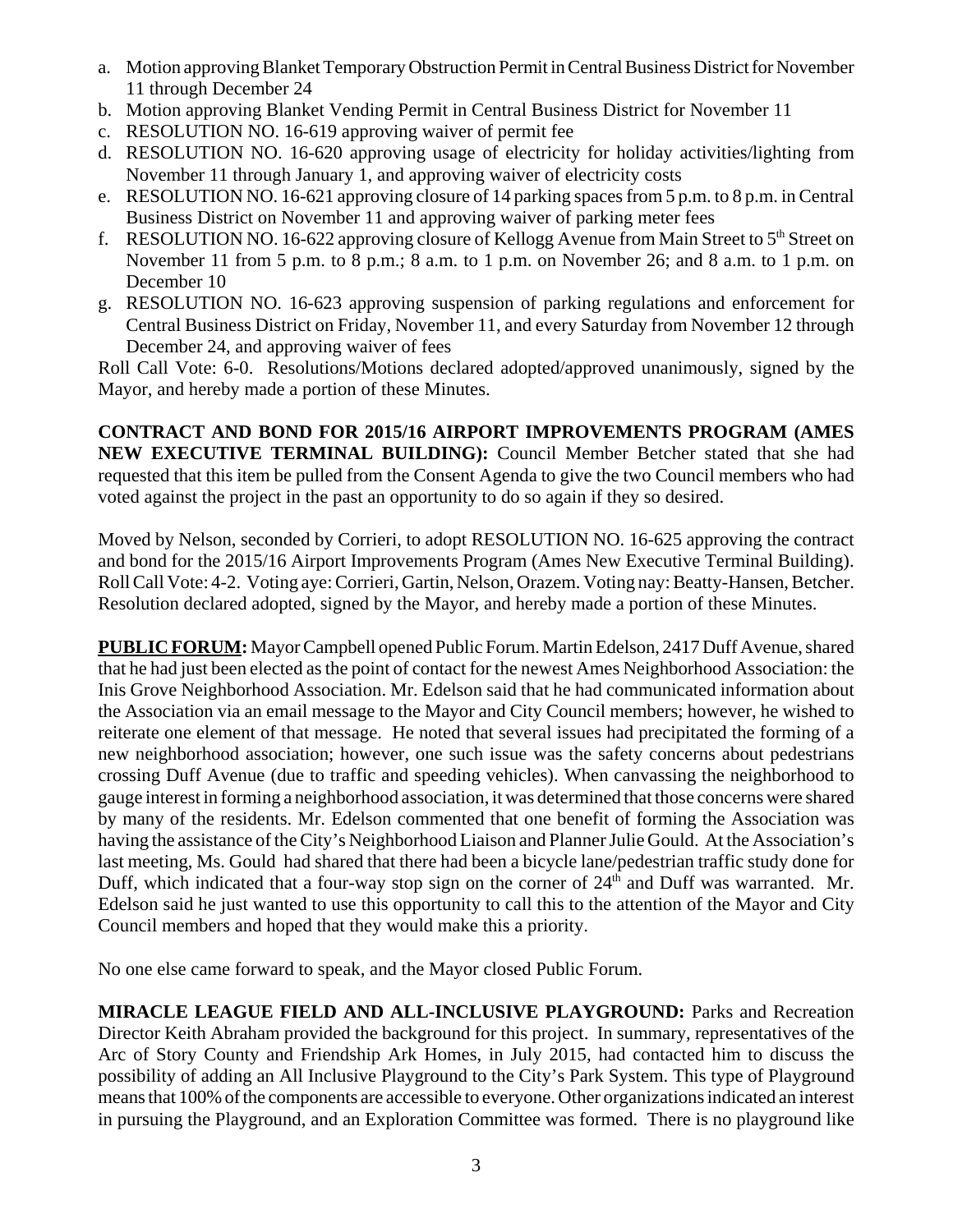this or Miracle League Field in Story County to address the needs of children and adults with intellectual or developmental disabilities. A Miracle League Field was defined as a small baseball/softball field with outfield fences 150-175 feet from home plate. The Committee developed the scope and goals for the potential project. It was determined in January 2016 that there was enough interest within the community for pursuing the project.

Mr. Abraham summarized the results of the various locations for the Ballfield/Playground that had been investigated. He stated that all parks were reviewed. Three of the locations that were determined to best fit the needs of the project were: Lloyd Kurtz Park on Bloomington Road, Ames Middle School site off of Mortensen Road, and Inis Grove (two options) off of 24<sup>th</sup> Street. He listed the location selection criteria that were used by review potential sites and gave the pros and cons of the locations.

Mr. Abraham defined neighborhood parks, which are much smaller in area, have a smaller service area, and do not contain public restrooms. Community parks are designed to service a larger area of the City's population, are larger in geographic area, and are equipped with public restrooms.

The history of changes to Inis Grove Park since 1985 was given by Mr. Abraham. He showed what the Park would look like with the addition of both options for this project. If Inis Grove Park is the approved location, the project might include adding paths, storm water detention, parking modifications, landscaping, and lights. A new restroom would replace the one near Shagbark Shelter and the restroom located adjacent to the west parking lot would be renovated.

According to Mr. Abraham, the Parks and Recreation Commission had requested the opportunity to review the design before plans and specifications are presented to the City Council for approval. They had made this request in order to understand how the neighbors' concerns were being addressed. Mr. Abraham explained an outline of the proposed project design process. It was noted that there had already been multiple public meetings that had provided an opportunity for residents to express their opinions. There will be several more opportunities for public input as this project moves forward.

Mr. Abraham advised that current Department policy does not allow advertising on ballfield fences, and it is not anticipated that that policy would change.

Council Member Betcher pointed out that the old ballfields in Inis Grove were not lighted; the tennis courts and volleyball courts are both lighted.

Martin Edelson, 2417 Duff Avenue, Ames, speaking for the Inis Grove Neighborhood Association, shared that he had had a conversation today with a person on the Ankeny Parks and Recreation Commission, who is very familiar with its Miracle League Field and All-Inclusive Playground. That person told Mr. Edelson that that was the best experience he had ever had with his ten-year tenure with the Commission. He noted that the Ballfield/Playground really provided the first opportunity that the children had had to engage with each other, and he enjoyed watching the volunteers interact with the children and had heard how that carried over the next day in school. Mr. Edelson was told by the gentleman that the Ballfield/Playground provided a remarkable bridge between what could be two distinct worlds and make connections between people with disabilities and others. That gentlemen contrasted his experience with the DM Miracle League Field, which Mr. Edelson found out is only used ten to 15 times per year, is fenced off and locked up, and does not contain a playground. According to Mr. Edelson, Ankeny deliberately placed its field by other sports fields, which further facilitated interaction between those with disabilities and those without.

Mr. Edelson shared that the vast majority of neighborhood residents are in favor of the Playground and Miracle Field; however, the issue is whether Inis Grove is the best place for the facilities. According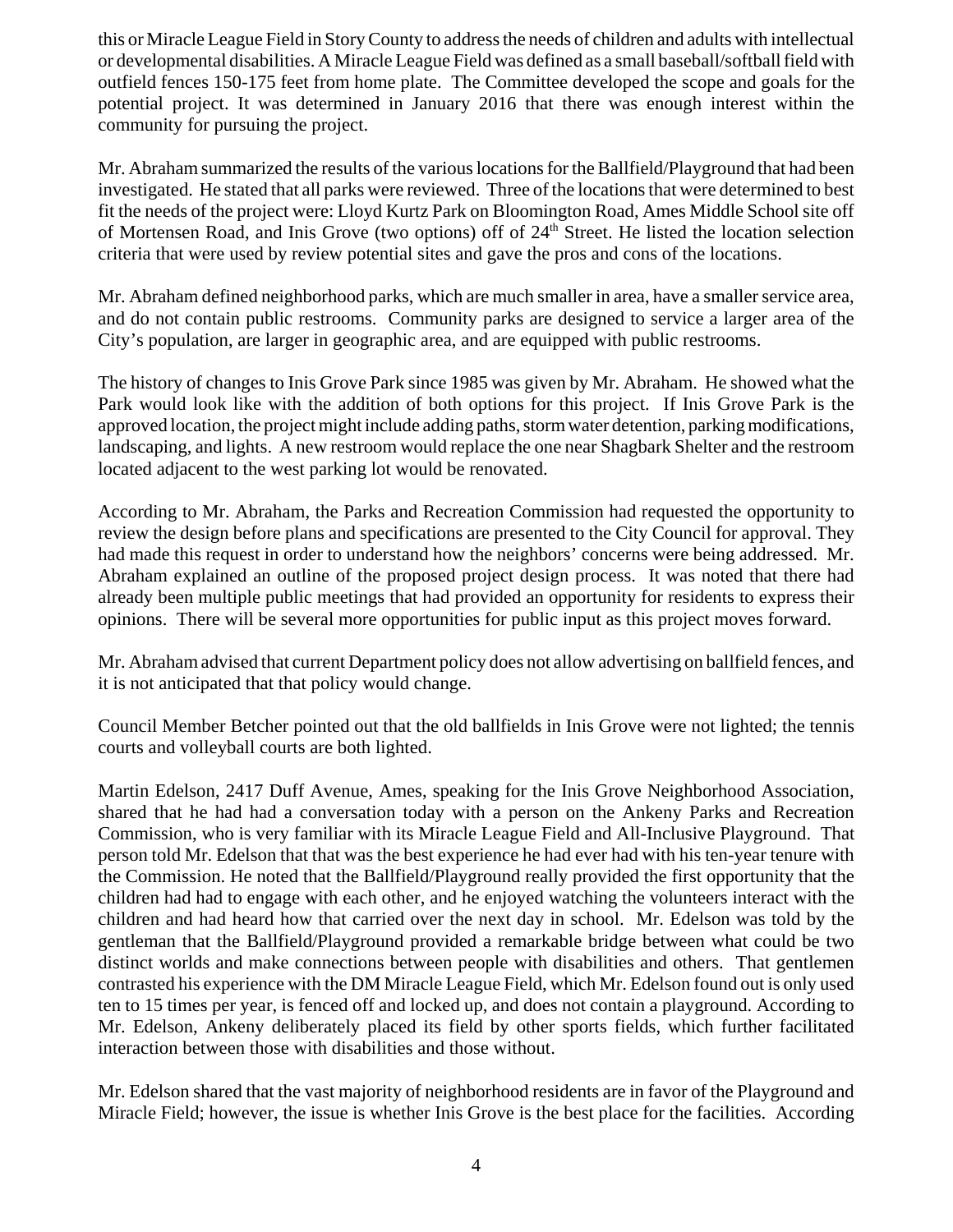to Mr. Edelson, many of the residents believe that they have not received sufficient information on the proposed project, e.g., detailed studies of traffic, etc, have not been done. For that reason, he asked that the City Council table the first resolution listed on the Agenda that specifies the location as Inis Grove Park.

At the inquiry of Council Member Gartin, Mr. Edelson advised that he had knocked on 56 doors; 55 people had signed the petition to form a neighborhood association. Since that time, two people had asked to drop out.

Larry Ebbers, 220-24th Street, Ames, said he wanted it known that he is not a complaining member; he is a concerned neighbor - and that means Inis Grove Park. He stated that he was a former Parks  $\&$ Recreation Commission Director. He referenced a recent newspaper article concerning tonight's meeting that stated this issue was not a neighborhood concern, but a City concern. Mr. Ebbers presented an additional 27 signatures "to add to the nearly 600 signatures" that had already been submitted at the last Parks and Recreation Commission meeting in opposition to placing the Ballfield/Playground in Inis Grove Park. He commented that the Ballfield/Playground would fundamentally alter the Park. Mr. Ebbers alleged that the statement that had been made that it will take only 25% of the Park is inaccurate; it will take almost half of the Park He believes that the Park is becoming a sports complex instead of a park, with the addition of tennis courts, sand volleyball courts, basketball courts, and now a ballfield.

Mr. Ebbers said that he wants the Ames Middle School to be looked at again for the location of the Playground and Field and believes that it should be the School Board and City Council who make the decision, not the Director of the programs. He specifically asked that the Council members consider the concerns that have been brought before them tonight, and in particular, to not approve lights. Mr. Ebbers alleged that the only person wanting lights in the Miracle Field is the Parks and Recreation Director. He said that there is no way to negate the effect of lights on 17 front yards of the residents living adjacent to the Park. According to Mr. Ebbers, if the consultants are not told specifically to exclude lights, they will include lights.

Mayor Campbell noted that it was not the idea of the Parks and Recreation Director to place lights in the project.

Susan Teas, 2003 Polk Drive, Ames, stated that she and her husband have been residents of Ames for 37 years. She said that their four children, who were involved in a variety of sports, were raised in Ames. The children played baseball and soccer at Inis Grove Park. Parking and traffic were challenging, but were not problems. Ms. Teas pointed out that now the baseball and soccer fields are gone, replaced by beautiful greenspace. In Ms. Teas' opinion, it is just that: greenspace; there is nothing inviting that calls people to come play at the Park. She noted that steep ravines could prove hazardous to her and others, but just because a person has a diagnosis of autism does not mean that steep ravines are a hazard. Ms. Teas commented that anyone supervising a person with disabilities would take the responsibility to ensure their safety. She pointed out that an All-Inclusive Playground is not a playground just for those with disabilities; an exclusive playground that does not exclude a person because of his or her disabilities. She encouraged the Council to include lights and a portable microphone at the new Inclusive Playground and Miracle League Park. It was pointed out by Ms. Teas that technology has advanced for lightbulbs and the type of light that they give off, so she believes it would not be a problem for the residents living adjacent to the Park.

Marianne Russell, 3314 Polaris Drive, Ames, told the Council that she has a disability and asked the Council to approve the Field and Playground in Inis Grove. She said she was present to stand up for those with disabilities. Ms. Russell pointed out that people with disabilities are a part of the Ames community too.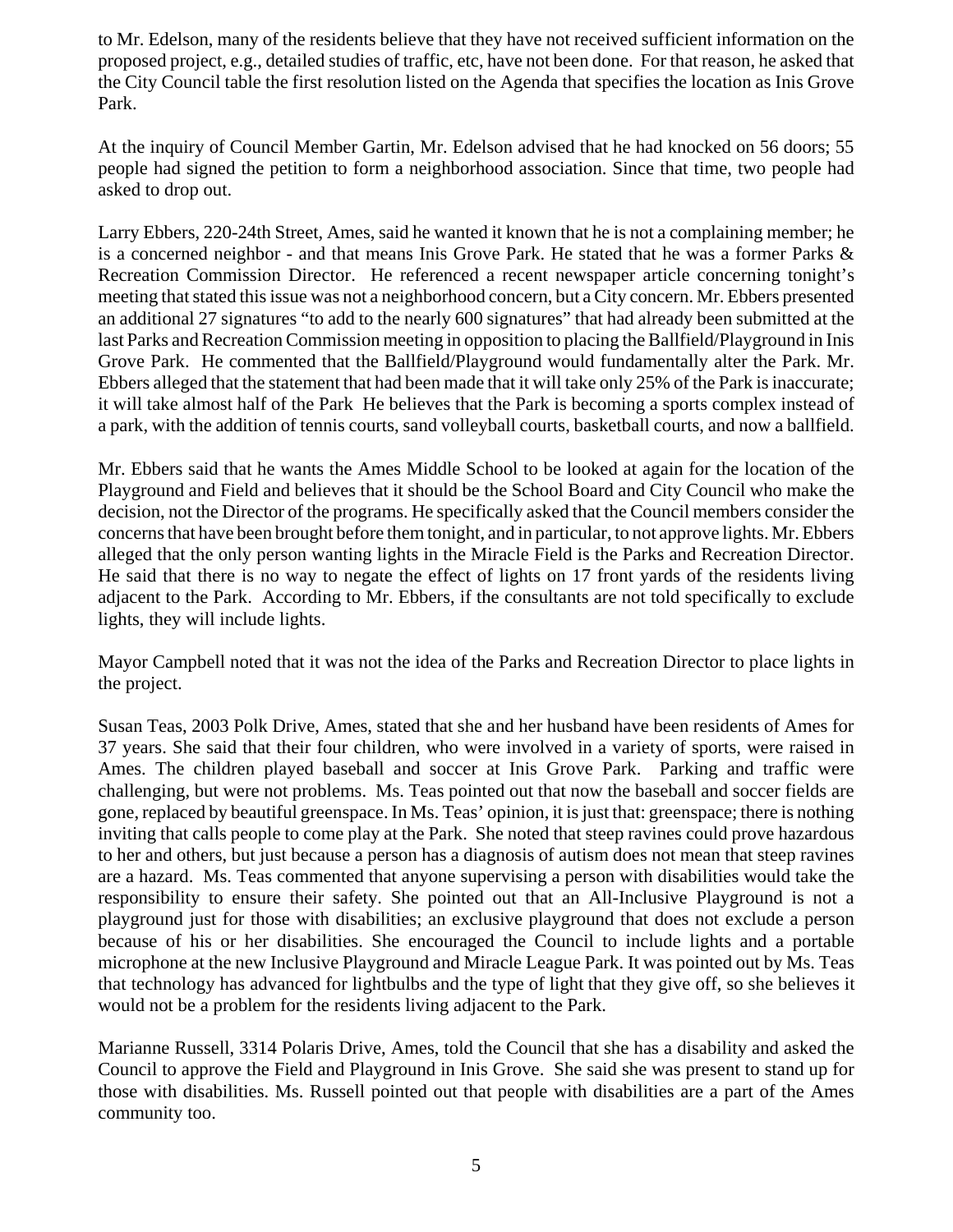Mary Jane Brotherson, 1206 Michigan Avenue, Ames, said that she is the mother of Marianne Russell, who had just spoken. She said that she has been a teacher, researcher, mother, and advocate for those with disabilities for over 40 years. Ms. Brotherson explained how they have worked through the years to enhance the lives with those with disabilities. The Ballfield/Playground would provide a true opportunity for those with disabilities to feel a part of the community and not be excluded.

Tom Russell, 1206 Michigan Avenue, Ames, said that he is the father of Marianne Russell and the husband of Mary Jane Brotherson. He believes that the Middle School is not the place for the Ballfield/Playground because it would not just be for kids. Mr. Russell believes that it is time to move forward to get this Ballfield/Playground in place in Inis Grove Park. He thanked Keith Abraham and the Parks Commission, who unanimously chose Inis Grove Park as the site for this project.

Bill Haas, 2313 Broadmoor, Ames, noted that the neighborhood association of which he is a member is in favor of the Ballfield/Playground. He said his main criticism with what he has seen happen so far is that he does not see leadership from the City Council. He sees people waiting around just waiting to stamp something . He does not see the Council directing the Parks and Recreation Department with a long-range plan that is followed. Mr. Haas said he has seen the Parks and Recreation Commission consider acquiring land for this facility. He asked about the long-time vision for the facility in an existing park; and asked what the plan was for those in the community with disabilities – questioning whether it is a "one-and-done." Mr. Haas does not want the City to just settle and asked what a consultant would advise. He thinks that a facilitator should be hired to help the City "dream."

Lauren Wernau, 205 Dotson Drive, Ames, commented that she knows several families who travel very far to use the Ankeny All-Inclusive Playground and Miracle Field. She believes that those families would come to Ames. In her opinion, that could bring also bring economic benefits to Ames. Ms. Wernau sees Inis Grove as the best location; it would be easy to navigate to and children love to go to that Park. Her opinion is that it is important to locate the Miracle Field/All-Inclusive Playground in an existing park. She noted that there is not an existing park at the Middle School. If built there, it would have a stigma that it was built for handicapped people. In the experience of Ms. Wernau, Middle Schoolers are not the nicest people. She has coached Special Olympians and she does not understand why anyone would advocate for placing of the Playground/Miracle Field at the Middle School. Ms. Wernau believes that having a portable PA system would not create sound pollution that would be anything similar to a regular ballgame. It was noted by Ms. Wernau that there would still be a lot of greenspace in Inis Grove, even with the Miracle Field and All-Inclusive Playground. She suggested that neighborhood residents get involved with those who have disabilities so that they can understand that they just want a chance to be included in the community.

Tricia Crane identified herself as the Executive Director of the Arc of Story County, 130 South Sheldon. She said she initially thought that Ames was trying to do something special with the proposed Ballfield/Playground; however, she no longer feels that way as so many other communities have passed Ames by and are already done with their projects. Ms. Crane pointed out that Inis Grove is a 42-acre park; the Playground and Field would use fewer than two acres. She also noted that, although it was stated that placing the Ballfield/Playground in Inis Grove Park was a community concern, persons from other towns (Webster City/Fort Dodge) had signed the petition opposing it as did over 100 Iowa State students living in the dorms. She asked what they cared about locating the Ballfield/Playground at Inis Grove Park. Ms. Crane believes that each child deserves an opportunity for personal growth and placing the Ballfield/Playground in Inis Grove Park would provide that. Ms. Crane concurred with the previous speaker that all children love Inis Grove Park, and it is the best location for the Miracle League Field and All-Inclusive Playground.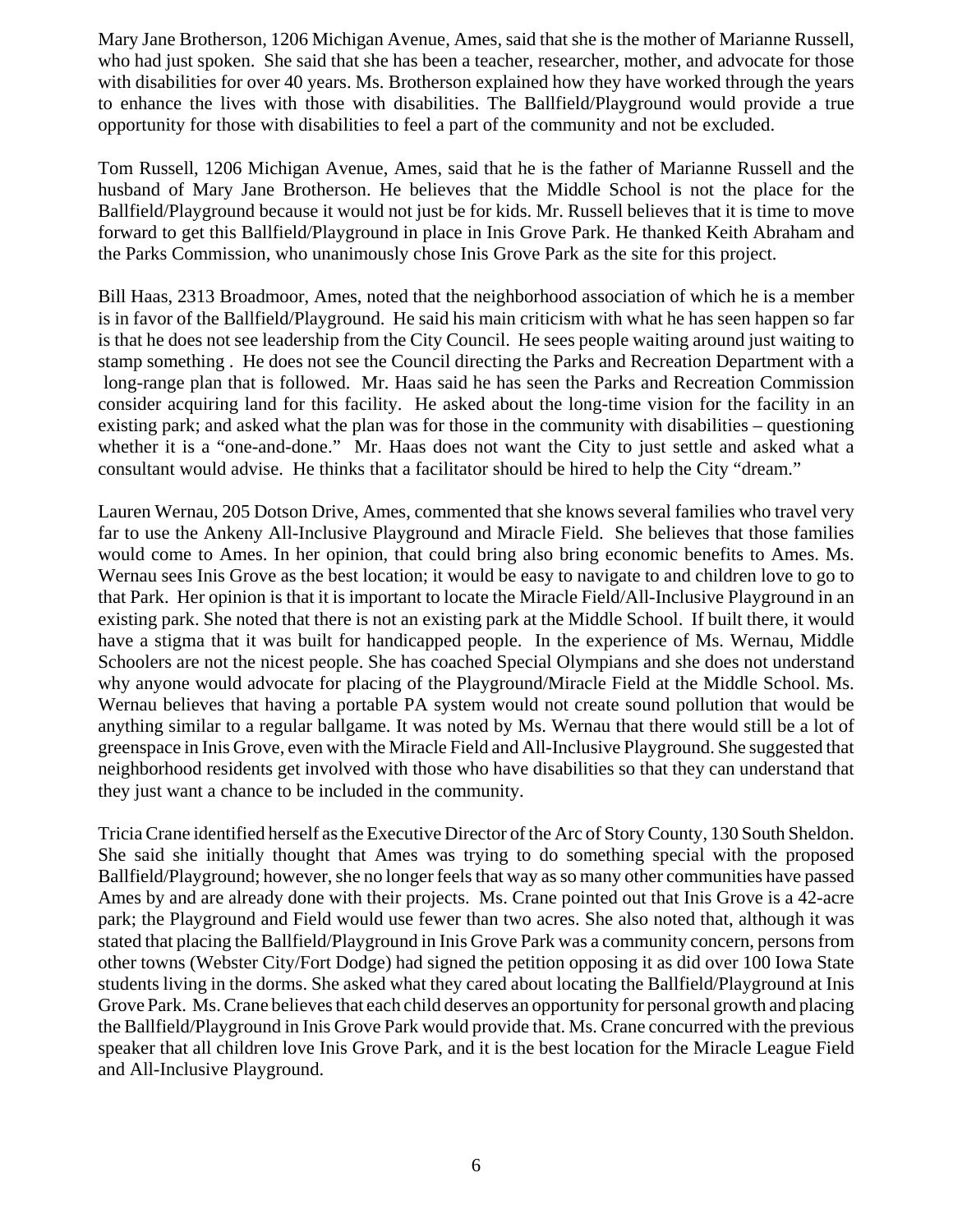Kathy Schnable, 3629 Woodland Street, Ames, expressed support for this project and its location at Inis Grove. She said that is an opportunity for Ames to show that it values all members of the community. Ms. Schnable commented that the Steering Committee had done an exhaustive search of many locations; that search found that Inis Grove was the best location. Ms. Schnable pointed out that Ames has a Park Master Plan, and it states that community parks are the appropriate locations for playgrounds and recreational facilities. Ms. Schnable asked the Council to approve Inis Grove Park as the location and send the message that Ames values all people.

Mary Christy, 2825 Clayton Drive, Ames, expressed her excitement about the opportunity for this project. She stated that she has a son with special needs and her family had to go elsewhere so that their two sons could play together. This Park would give people with disabilities to play and interact with others. Ms. Christy stated her belief that the community can work hard together to alleviate concerns. She asked the Council to vote affirmatively to approve Inis Grove as the location so they can move forward with the design and begin the fund-raising efforts.

Shelley Jaspering, 823 Duff Avenue, Ames, stated that she is very excited for the opportunity that she might get to play softball with her friends and co-workers. She added that the location of Inis Grove is close to Mary Greeley, which is important for those with health concerns. Ms. Jaspering said having the Field at the Middle School would be awkward for her; she is 39 years old and would not go to the Field if it was placed there.

Drew Kamp, 304 Main Street, Ames, noted the 102-page staff report, which he said is symbolic of the work of the Parks and Recreation Director and Steering Committee. He pointed out that the sound system would be a portable system. It would give pride to those playing on the Field when they heard their name. Mr. Kamp also believes that it is important to add the lighting in the design process. According to Mr. Kamp, MUSCO Lighting would donate 50% of the cost of the system. Addressing options outside of Inis Grove, Mr. Kamp said the issue is that several of the locations are located in the floodplain. He noted that flooding waters would do irrepairable damage to the type of surface used on the Miracle Field, and he believes fund-raising for the facility to be placed at any of those locations would be an issue. According to Mr. Kamp, on the subject area of Duff, there had been an average of 1.4 accidents/year, which to him, is not such a great number that it would rule-out Inis Grove. Inis Grove has 130 spots for parking; at most, 75 would be needed for the Ballfield/Playground, so parking should not be an issue. Mr. Kamp also noted that the storm water system and storm water detention are already in place. It was stated by Mr. Kamp that of the Park's 42 total acres; 21 are undeveloped. He pointed out that public input had been heard along the way, and they are committed to continued public input throughout the design process. It was also noted by Mr. Kamp that Inis Grove is a community park and is intended to be used and for the benefit of the entire community. Those with mental and physical disabilities are a part of the community. Mr. Kamp asked the City Council to move forward with Alternative 1.

Martin Edelson provided further information relevant to comments made by a previous speaker. He said that a lot of ISU students volunteer in Ankeny and work to help those persons using the Miracle Field. Mr. Edelson thought those students might volunteer to help in Ames as well. So he felt it was appropriate that they could have signed the petition. He acknowledged that persons from Webster City and other persons outside of Ames had signed the petition. Since the Field and Playground were purposed to be a regional attraction that will bring persons from other communities to Ames, he felt that out-of-town residents could also have signed the petition. Regarding any potential economic development, the person with whom Mr. Edelson had spoken to from Ankeny said he didn't see any likelihood that it would bring any economic development in Ames. Mr. Edelson also commented that the continued development on North Grand, Walmart, Northern Lights, and Ada Hayden will bring additional traffic.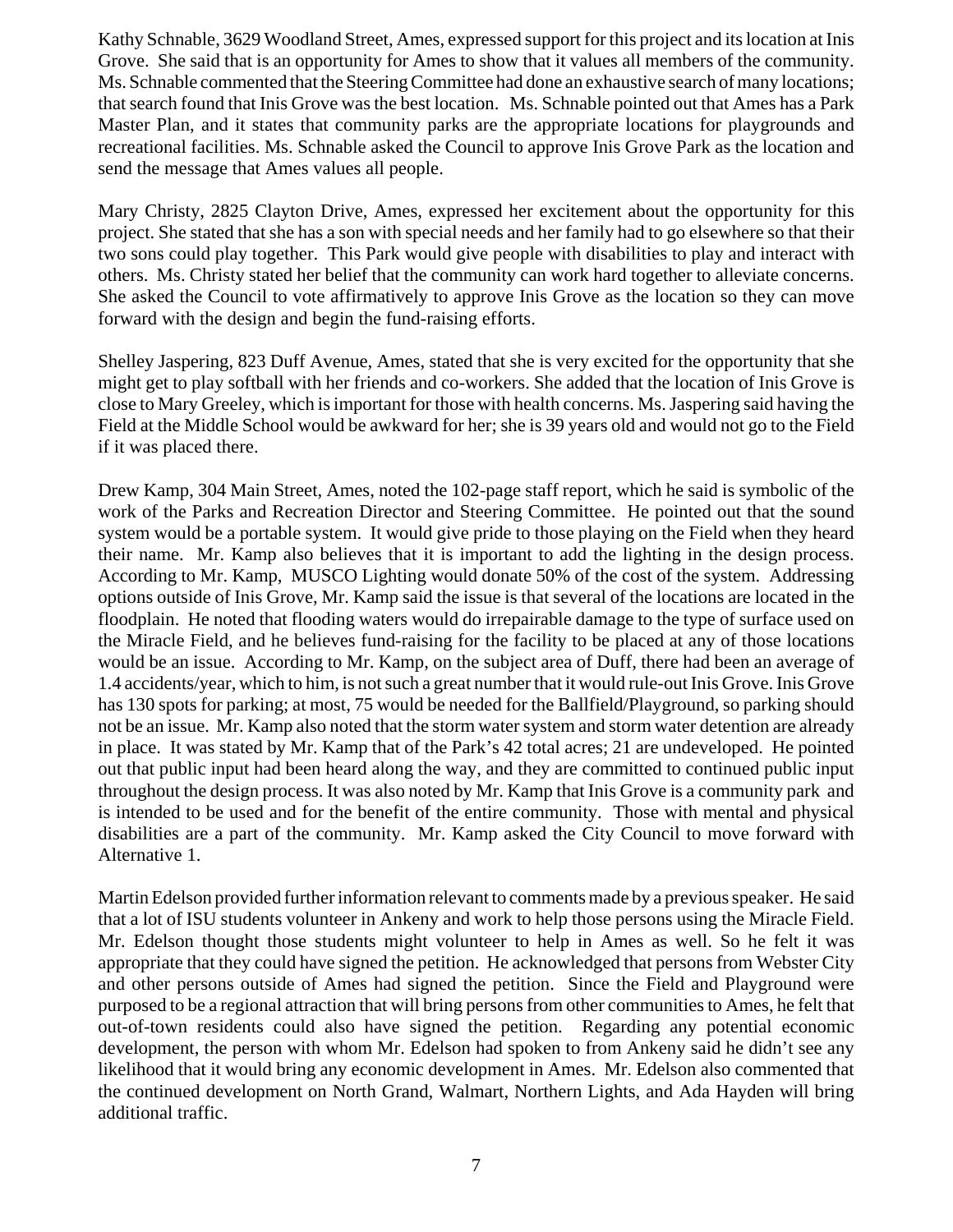Allen Bierbaum, 1504 Curtis, Ames, stated that he is a member of the Ames Parks and Recreation Commission. Mr. Bierbaum complimented Director Abraham and staff on thoroughly seeking out locations and possibilities. He said that while it is true that there might be other locations, through a thorough process, it has been determined that Inis Grove is the best place. Mr. Bierbaum believes that lighting should not be precluded at this time. He pointed out that there might be procedures that could be put into place when the lights could be used. Mr. Bierbaum noted that this project is in keeping with several of the current goals of the City Council, i.e., promotes the sense of One Community, strengthens human services, and promotes healthy lifestyles. He believes that this is a wonderful project and a way to do it must be found. He agreed that the project is going to change the character of the Park, but that is not a bad thing; it will enhance it.

Council Member Nelson asked Director Abraham if portable PA/sound systems are precluded by park rules or policies. Mr. Abraham stated that they are currently allowed.

Council Member Betcher asked if it would be possible that people would have to ask permission to use lights. Mr. Abraham said that would definitely make things much more difficult to manage. He stated that technology has come a long way and believes that it would be possible to focus the lights in a certain way so as not to create a problem for adjacent property owners. According to Mr. Abraham, there is now software available that allows programming the lights to come on and go off at certain times; that is already being done at the sand volleyball courts and at South River Valley. Ms. Betcher also asked how much experience the City has with mitigating light pollution. Mr. Abraham answered that the City does not have experience with that; however, that is one of the reasons a consultant needs to be on board. He noted how the lights are set up at the Ankeny Miracle League Park.

Council Member Gartin noted that Mr. Edelson had questioned staff's due diligence with respect to children's safety, traffic, storm water and storm detention. He noted Mr. Abraham's expertise in park development and asked that he comment about the risks. Mr. Abraham acknowledged that there are always safety concerns and risks no matter where the facility would be located. Nothing will eliminate all risks, but the risks must be managed as much as possible. The City has learned from the construction of a similar facility in Ankeny. Conversations have occurred between Parks and Recreation Department and the Public Works Department staff. Public Works has indicated that the project is do-able at Inis Grove Park.

Mr. Gartin asked Director Abraham to address the allegations of Mr. Ebbers that the proposed project would take 50% of Inis Grove Park. Mr. Abraham showed a map of the Park and the area that would be taken up by the Playground and Field to show that they will take approximately 25% of the open greenspace.

Council Member Gartin noted the suggestion made earlier that non-park land be considered. Mr. Abraham noted that land is at a premium in Ames. He stated that the Steering Committee had considered non-City sites. There was nothing out there that was feasible due to the cost or not being sufficient in size.

Council Member Nelson asked if the actual size of the Miracle Field would be much smaller than a typical Little League field. Mr. Abraham replied in the affirmative.

Council Member Betcher referenced her experience in living next to one sports complex and one about a block away. She said she was convinced, after reading the staff report and hearing the information, that due diligence has been done by the staff and Commission. Ms. Betcher commented that she would like to see the Park in one of the River Valley Parks because that is where they already play ball.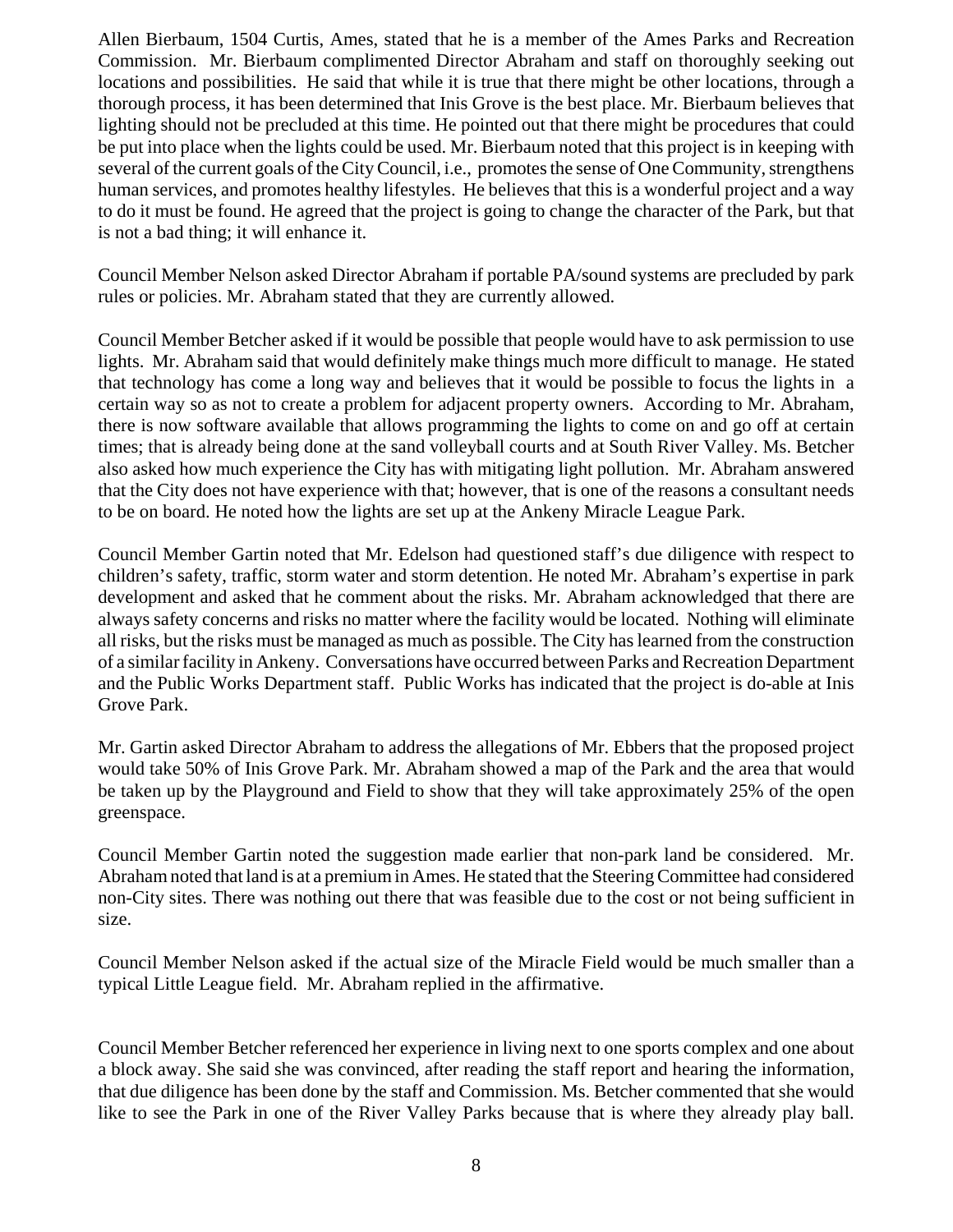However, if this project is going to be located next to a low-density neighborhood, she did not want to include lights or install a permanent sound system. If the facility is going to be located in Inis Grove Park, she urged her colleagues not to include lights or a permanent sound system. She also does not want a consultant to include those elements in the design concept.

Moved by Betcher, seconded by Beatty-Hansen, to approve Alternative 1 with the stipulation that lighting and a permanent sound system not be included in the design.

Council Member Orazem noted that Ames is the home of Iowa Special Olympics; it has been hosted here for 46 years. He would have liked Lloyd Kurtz Park to be the location because it is closer to Iowa State University where many of the Special Olympics events are hold. However, that site has been determined to not be large enough, and that it would have been a stand-alone facility if it were to be located there. Mr. Orazem said he wanted to know if lighting could be included at Inis Grove, and he wants it included in the design concept.

Vote on Motion: 2-3-1. Voting aye: Beatty-Hansen, Betcher. Voting nay: Gartin, Nelson, Orazem. Abstaining due to conflict of interest: Corrieri. Motion failed.

Moved by Gartin, seconded by Orazem, to adopt RESOLUTION NO. 16-637 approving the placement of the Miracle League Field and All Inclusive Playground in Inis Grove Park (Alternative 1) and RESOLUTION NO. 16-638 approving an appropriation of \$50,000 from the Park Development Fund for project design.

Council Member Gartin thanked the neighbors who spoke at tonight's meeting for their civility and perspectives. He thanked the members of the community and those who want to use the facilities who offered input and the members of the Parks and Recreation Commission. Mr. Gartin noted that it is the role of the Commission to explore options to come up with the best option.

Noting a comment made earlier at this meeting on a lack of leadership on the part of the City Council, Mr. Gartin said he believed that Council Member Amber Corrieri had demonstrated tremendous leadership pertaining to this project.

Vote on Motion: 4-1-1. Voting aye: Beatty-Hansen, Gartin, Nelson, Orazem. Voting nay: Betcher. Abstaining due to conflict of interest: Corrieri. Resolution declared adopted, signed by the Mayor, and hereby made a portion of these Minutes.

The meeting recessed at 8:08 p.m. and reconvened at 8:15 p.m.

**SOUTH DUFF SAFETY AND ACCESS PROJECT:** Traffic Engineer Damion Pregitzer explained the actions needed to be taken by the City Council at this meeting. He stated that there are still items that will need to be finalized at the November 22, 2016, meeting. Staff will work to secure the cross-access, easement agreement on Walmart's property. It was noted by Mr. Pregitzer that the cross=access easement on U-Haul's property has been secured. As part of the contract rezoning, U-Haul is required to construct a driveway within the easement area connecting from Walmart's property south to the last property north of Squaw Creek within two years of the date of approval of the contract.

At the inquiry of Council Member Orazem, Mr. Pregitzer clarified that Walmart will contribute land plus \$85,000. He noted particular paragraphs of the Development Agreement.

James Howe, 912 Clark Avenue, Ames, stated that his business is located at 811 South Duff, and he has been in business for 30 years. His biggest concern is whether he will be able to continue to conduct his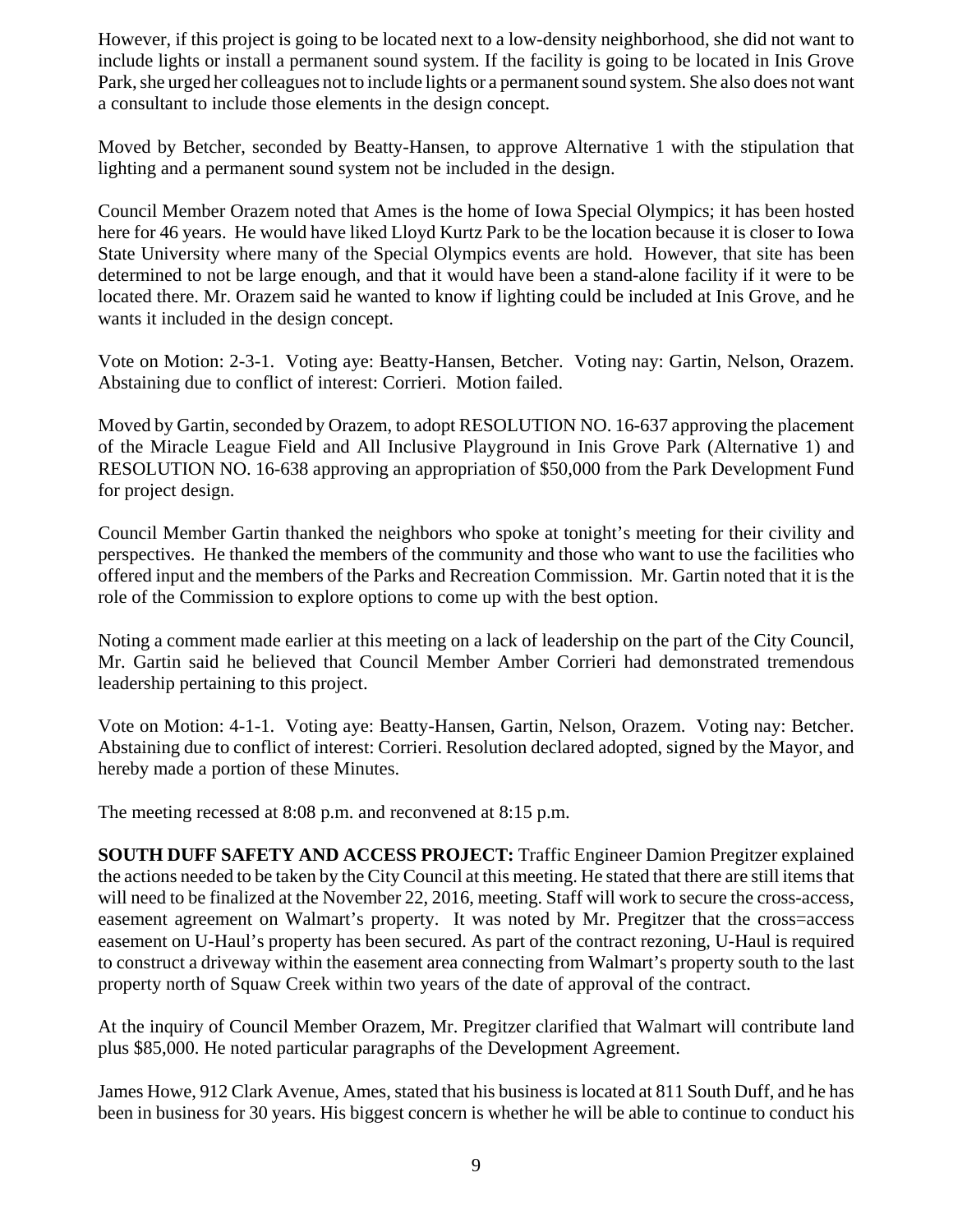business at its current location due to the size of trucks that will be needing to go in and out of his property. According to Mr. Howe, it is going to be very, very, very tight for those trucks to make the turns. Mr. Howe said that he has been told that the timing the lights will be possible to allow for that access and egress. He doesn't see how that will be possible with the size of trucks that his business services. Mr. Howe noted that he is more than willing to work with the City, but wanted to convey his concerns.

Moved by Gartin, seconded by Nelson, to adopt RESOLUTION NO. 16-639 approving the Iowa Department of Transportation grants for Traffic Safety Improvement Program funds in the amount of \$450,000 and for Urban-State Traffic Engineering Program funds in the amount of \$400,000.

Roll Call Vote: 6-0. Resolution declared adopted unanimously, signed by the Mayor, and hereby made a portion of these Minutes.

Moved by Gartin, seconded by Nelson, to adopt RESOLUTION NO. 16-640 approving preliminary plans and specifications for the 2016/17 U. S. 69 Improvements Program, and setting November 16, 2016, as the bid due date, and November 22, 2016, as the date of public hearing.

Roll Call Vote: 6-0. Resolution declared adopted unanimously, signed by the Mayor, and hereby made a portion of these Minutes.

**ACCESS EASEMENT AT 436 SOUTH DUFF AVENUE (PANDA EXPRESS):** Council Member Nelson commended City staff on foreseeing future needs and being proactive.

Moved by Gartin, seconded by Corrieri, to adopt RESOLUTION NO. 16-641 approving the Agreement to provide an Access Easement at 436 South Duff Avenue, subject to signature and recording of the Agreement.

Roll Call Vote: 6-0. Resolution declared adopted unanimously, signed by the Mayor, and hereby made a portion of these Minutes.

**STAFF UPDATE ON LANDSCAPE ORDINANCE CONCEPT PROVISIONS:** Council Member Nelson advised that he had received feedback from development community that they would like more time to digest the changes.

Planning and Housing Director Kelly Diekmann said he would like a few minutes to walk through the changes that Council had requested to ensure that what was being recommended met with Council's direction given to staff on August 16, 2016. Staff had been directed to meet with the landscape workgroup to further refine the 50-point scoring system being proposed and consult with the workgroup on the flexibility of the system and clarify or simply its requirements. Mr. Diekmann reported that feedback from the stakeholder group indicated a desire for a simplified scoring system that consisted of a lower overall required point total and either simplified categories or a lesser number of categories. Specifically, the group believed that achieving the proposed 50-point total would be problematic under the current proposal with the categories and presents a large increase in costs depending on the circumstance. Additionally, there were comments to try \and have an achievable total point requirement when the ordinance is adopted initially and then review its performance after a year to evaluate changes in scoring. There was also some discussion about having no categories and just a broad suite of points.

Council Member Orazem asked about awarding points for possible designs outside of the norm. He doesn't want staff to have to decide on what aesthetics are acceptable.

According to Mr. Diekmann, after the August  $16<sup>th</sup>$  City Council workshop and from the September workgroup meeting, staff prepared two additional scoring system options. Those options were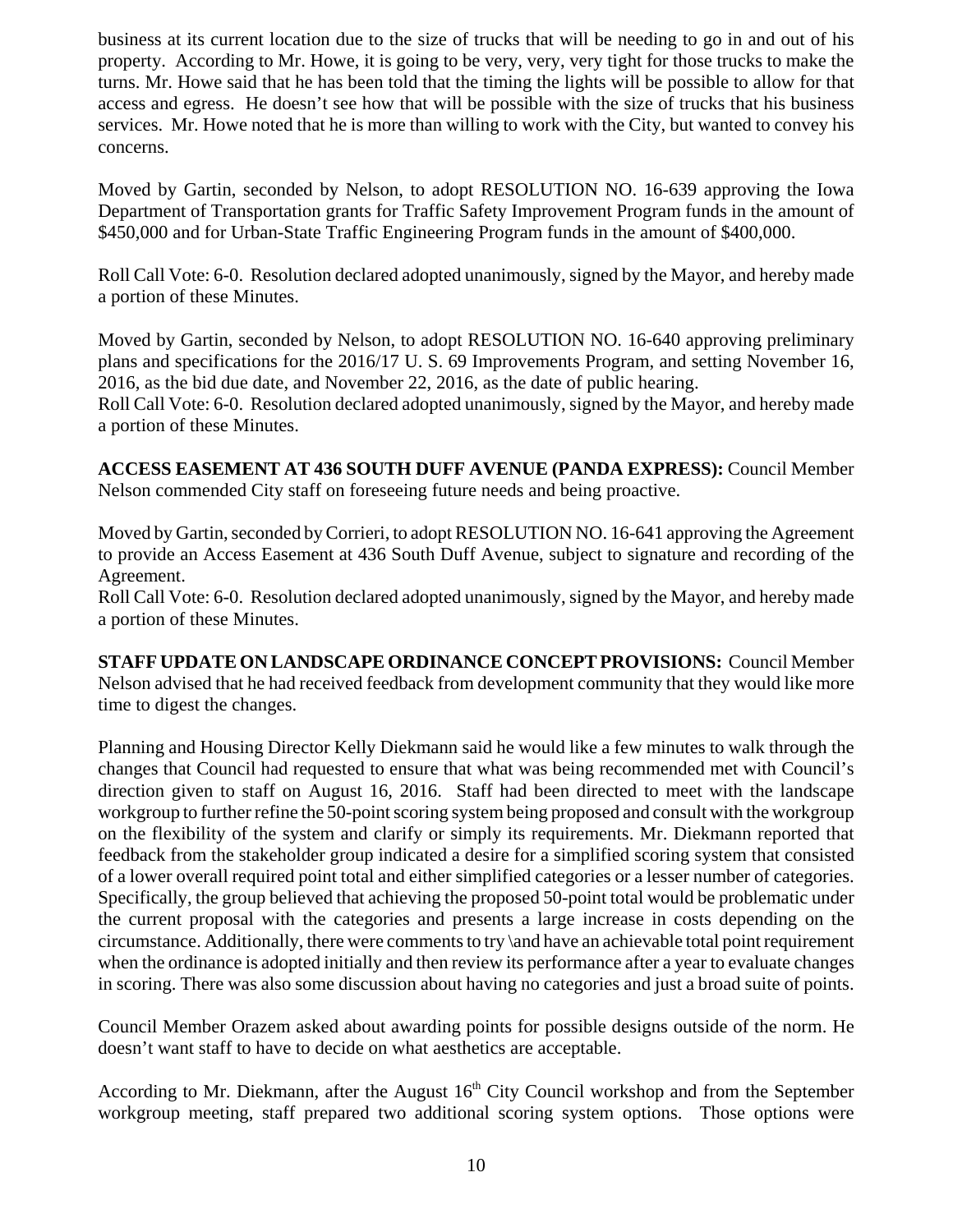explained to the Council. It was noted by Mr. Diekmann that a substantial amount of work related to amending the Zoning Ordinance would be needed no matter what option is selected. Director Diekmann said that, although there is no particular urgency being created, staff would like to have the ordinance in place before the next construction cycle. An ordinance will be needed to be prepared.

Moved by Nelson, seconded by Gartin, to postpone this item until the next Regular Meeting.

Council Member Corrieri noted that she had received very little feedback from developers. She encouraged interested parties to contact the Council members.

Vote on Motion: 6-0. Motion declared carried unanimously.

**STAFF REPORT ON REQUEST OF CUSTOMER FOR ADJUSTMENT TO UTILITY ACCOUNT:** Finance Director Duane Pitcher stated that the City had received a request from a customer at 1101 Carroll Avenue requesting an adjustment to her utility account. The customer had been out of town from June 20, 2016 to July 14, 2016. When she returned home, she found water running and several inches of water in her basement. It was discovered that a pipe had separated from the water heater and had run for several days. The water had flowed down a floor drain connected to the sanitary sewer system. Mr. Pitcher noted that the Sewer Rate ordinance allows the City Manager to approve an adjustment to a customer's bill when 2,000 cubic feet or more of water is used in such a way that the water does not reach the sanitary sewer system. However, in this instance, the customer is not eligible for an adjustment to the sewer charges since the water flowed into a floor drain that is connected to the sanitary sewer system. There is currently no provision in the Water Rate Ordinance that would allow for an adjustment to her water charges.

It was pointed out by Mr. Pitcher that the water, yard water, and irrigation rates are seasonal with higher rates during the summer billing period. The higher summer rates were intended to encourage voluntary conservation of outdoor water usage and have been successful in reducing voluntary usage. However, an unintended consequence of the seasonal rate is that customers who experience high water usage as the result of a malfunction are charged significantly more than if the malfunction would have occurred during the winter billing period. This customer's situation is an example of an unintended consequence. The customer would have been billed \$1,063.62 for water charges instead of \$2,737.55 if this incident would have occurred a month earlier.

Mr. Pitcher noted that there are two issues: (1) whether an adjustment to the customer's utility account should be made and (2) whether a policy change should be made to authority the City Manager to make the decision as to whether or not to adjust the rate when the water usage was unintentional. According to Mr. Pitcher, staff is recommending that the rate be adjusted in this case because it was an unintentional use.

Council Member Orazem asked how quickly the City can tell if a customer has usage outside the norm. Mr. Pitcher answered that there are occasions when the meter is read (once a month) that the City can tell immediately.

Moved by Gartin, seconded by Corrieri, to approve Option 3 and reduce the outstanding financial obligation for the water portion of the bill from \$2,737.55 to \$1,063.62. Vote on Motion: 6-0. Motion declared carried unanimously.

Council Member Nelson asked for clarification of whether or not the policy change had been included in the motion. City Manager Steve Schainker said that the policy will come back to the Council for approval.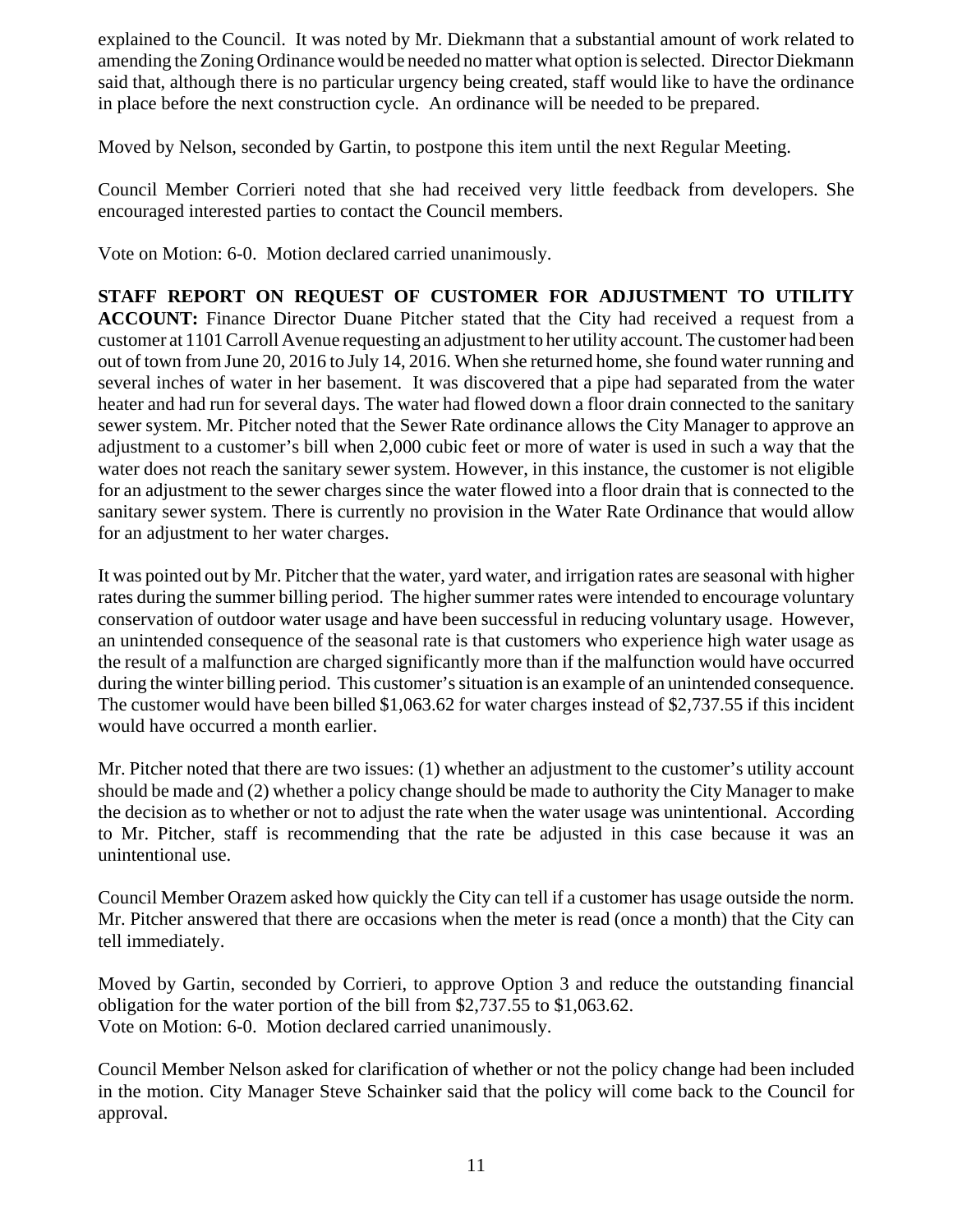## **REQUEST OF MAIN STREET CULTURAL DISTRICT (MSCD) FOR FUNDING FOR NATIONAL REGISTER OF HISTORIC PLACES NOMINATION APPLICATION:** Moved by

Corrieri, seconded by Gartin, to adopt RESOLUTION NO. 16-642 approving an allocation of \$3,000 from the Contingency Account as a match to the Main Street Cultural District's contribution to complete the application for the National Register of Historic Places nomination.

Roll Call Vote: 6-0. Resolution declared adopted unanimously, signed by the Mayor, and hereby made a portion of these Minutes.

**RESULTS OF RESIDENT SATISFACTION SURVEY:** Public Relations Officer Susan Gwiasda presented the results of the City's 34<sup>th</sup> Annual Survey. She explained the distribution of the Survey and

noted that 496 responses had been received [out of the 2,600 (1,350 utility bill and 1,250 emailed to ISU students) surveys]. Ms. Gwiasda noted that the very good ranking rose this year. Overall, the responses indicated a 99% good or very good ranking of City services.

Council Member Betcher suggested that Ms. Gwiasda share the Survey results with ZLR.

Council Member Beatty-Hansen noted that the response rate from students was so much higher than from the other respondents. She hoped that an electronic survey could be made available to all possible respondents in the future.

**HEARING ON MAJOR SITE DEVELOPMENT PLAN FOR 2617 BOBCAT DRIVE:** Director Diekmann told the Council that the Preliminary Plat needs to be approved by the City Council before the Major Site Development Plan is approved.

Preliminary Plat. City Planner Justin Moore explained that the subject site is currently Outlot A in the 4th Addition of the Ringgenberg Park Subdivision. It is currently addressed as 2617 Bobcat Drive; the request is from Friedrich Land Development Company, LLC. The Preliminary Plat would subdivide 1.45 acres into 13 buildable lots totaling 1.28 acres and two outlots totaling .27 acres. The subject site is located on the north side of Bobcat Drive west of Cedar Lane with existing apartments to the west and south, single-family homes to the southeast, Village Co-Op apartments directly to the east, and a farmstead to the north.

According to Mr. Moore, the developer of the site proposes a single-family attached residential development configured with four groups of single-family attached homes, each on its own lot. Staff has included a condition on approval that a Final Plat for Ringgenberg  $5<sup>th</sup>$  Addition must be approved to create the required lots for the single-family attached units (otherwise, the structure would be classified as apartments and would require different site improvements for parking and landscaping).

Two key policy items need to be addressed. The proposed lots do not front on a public street. Waivers to the lot, block, and street requirements would need to be granted. The second issue is that the current outlot serves as the open space for the Ringgenberg Subdivision, 4<sup>th</sup> Addition, as required by the FS-RM Zoning District.

Council Member Nelson asked for staff to explain the sidewalk that is being required between Lots 6 and 7. Planner Moore said that a mid-block cut-through at least every 660 feet (Subdivision Code and zoning requirements) is required. The sidewalk between Lots 6 and 7 would provide pedestrian access through the parking lot to Cedar. According to Director Diekmann, staff is requesting that the Council approve a condition that prior to the Final Plat being approved, a five-foot private sidewalk from Bobcat to Suncrest Drive between Lots 6 and 7 of the  $4<sup>th</sup>$  Addition be completed or financially secured with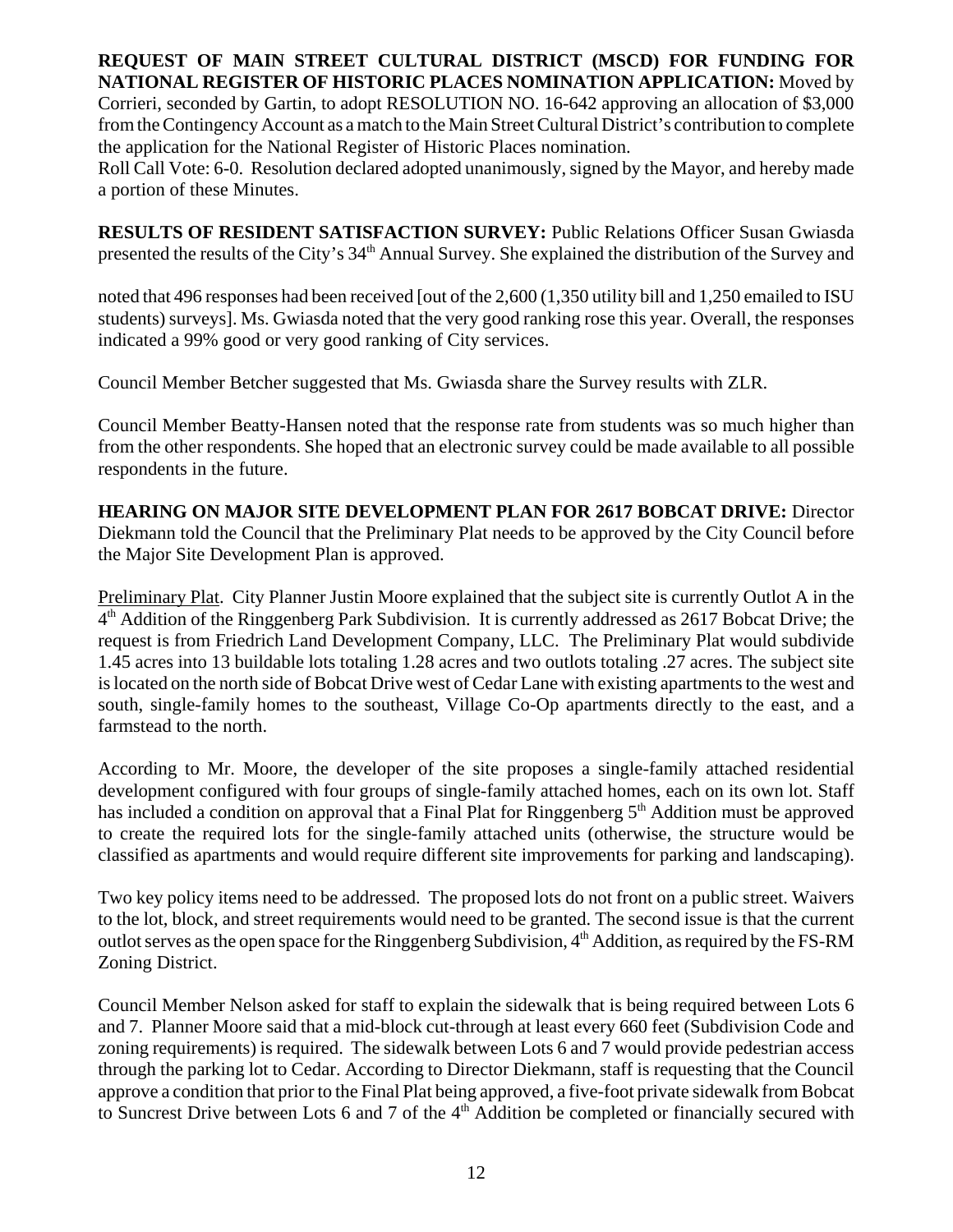written acknowledgment of the property owner to authorize its installation. It was noted that that condition was listed as Condition D under Alternative 1 in the Council Action Form.

Kurt Friedrich, 100 Sixth Street, Ames, told the Council that this development would provide muchneeded reasonably priced work-force single-family attached housing. He addressed the additional sidewalk that is being required by City staff. The proposed sidewalk would run 150 feet or more through the existing parking lot. Vehicular parking would be coming through that parking lot to the covered parking area and handicapped-parking area. Mr. Friedrich stated that the developer believes that a section of sidewalk between Lots 6 and 7, as proposed by staff, would be redundant and create an unsafe condition for pedestrians. All the sidewalk connections would already be on the west side of the property to the north/south existing path that leads to Oakwood. Sidewalk connections to the east along the property owned by the Village Co-Op will be installed all the way to Cedar Lane. Mr. Friedrich also noted that the section of sidewalk between Oakwood and Suncrest that was to be installed about a year ago has not yet been installed. According to Mr. Friedrich, the developer has completed all of the segments that had been required of it, and it is crucial that the segment to be constructed by the City get done. Director Diekmann advised that the contract for the Oakwood path and Cedar segment was just awarded by the City Council at its last meeting; it should be finished late this fall or early next spring.

Moved by Nelson, seconded by Corrieri, to adopt RESOLUTION NO. 16-643 approving the Preliminary Plat for Ringgenberg Park Subdivision, 5<sup>th</sup> Addition, including a waiver of Subdivision Code standards for lot design, block length, and public street improvements for lighting, curbs and gutter, and sidewalks with the following conditions (A through C):

- A. Prior to Final Plat approval, the private sidewalk connection to Cedar Lane connection shall be completed or financially secured with written acknowledgment by the property owner (Village Co-Op) to authorize its installation.
- B. Prior to Final Plat approval, to recognize bobcat Drive as a private street, the developer shall provide a common maintenance agreement among all beneficiaries of the cross-access easement within the Ringgenberg  $4<sup>th</sup>$  and  $5<sup>th</sup>$  Additions. The Agreement is to be reviewed and accepted by the City of Ames and recorded prior to recording of the Final Plat.
- C. Prior to Final Plat approval, the developer shall provide evidence to the City that all lots within the Ringgenberg,  $4<sup>th</sup>$  Addition, and the proposed  $5<sup>th</sup>$  Addition have a legal right to use and enjoy the common spaces within the Ringgenberg PRD and participates in its maintenance and upkeep. The documents shall be reviewed and accepted by the City prior to recording of the Agreements and the Final Plat.

Roll Call Vote: 6-0. Resolution declared adopted unanimously, signed by the Mayor, and hereby made a portion of these Minutes.

Major Site Development Plan. City Planner Justin Moore explained that the developer is requesting approval of a Major Site Development Plan amendment to the Plan previously approved on October 14, 2014, and revised on May 26, 2016. The amendment would allow for development of 13 single-family attached homes on an area previously noted as landscaped open space. The subject site is currently designated as Outlot A within the Ringgenberg Park Subdivision, 4<sup>th</sup> Addition, and is addressed as 2617 Bobcat Drive. According to Mr. Moore, Bobcat Drive is a 26-foot-wide concrete paved section similar to a local public street improvement, but does not include sidewalks, street trees, or street lights. Additionally, Bobcat Drive exceeds the 600-foot zoning standard for block length and the Subdivision Code street length of 1,320 linear feet. Bobcat Drive as measured from Cedar Lane through the site to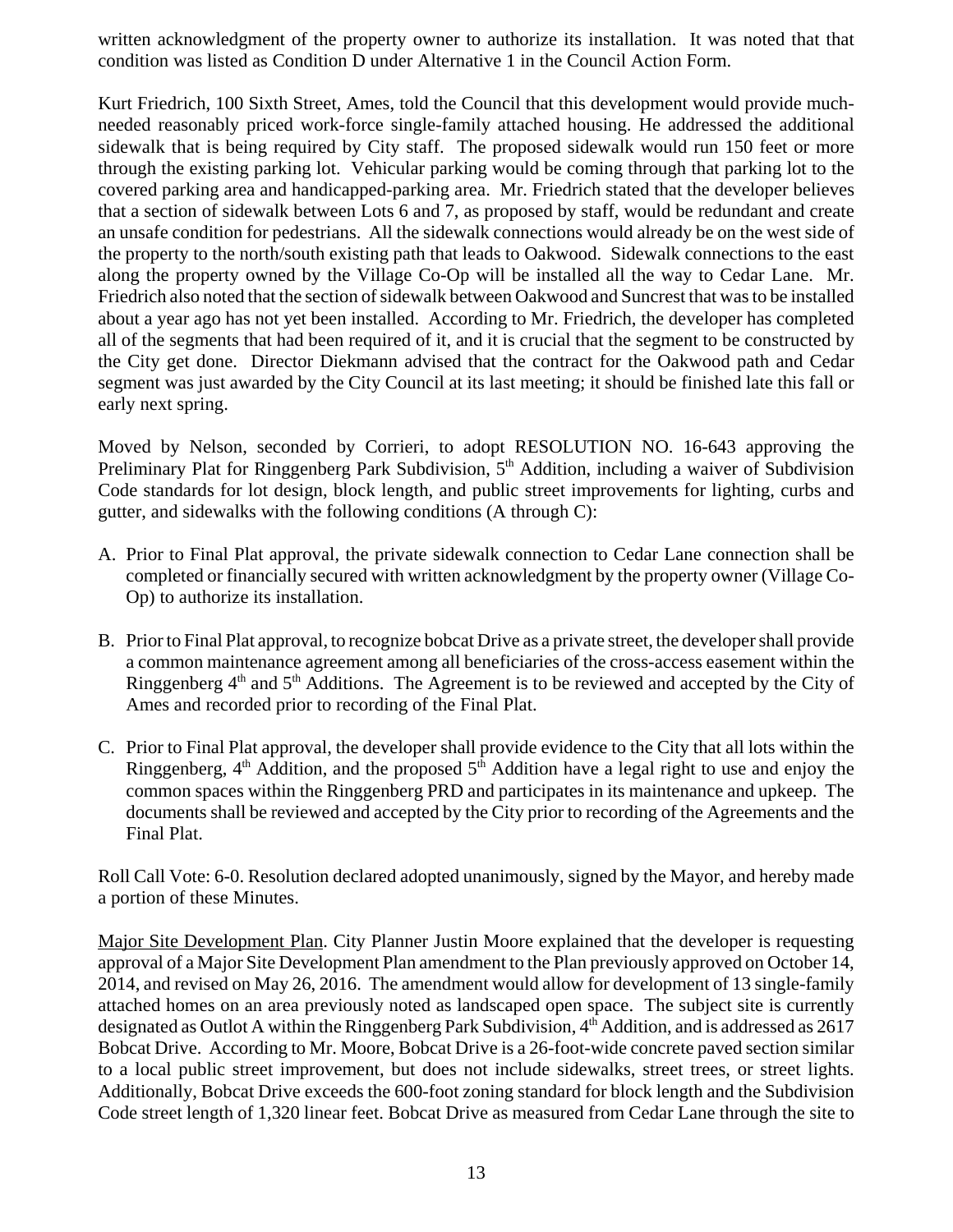Oakwood Road is approximately 1,650 feet with an existing sidewalk connection from Bobcat to Oakwood Road at approximately 800 feet from Cedar Lane. The proposed improvements with the Plat include the construction of a sidewalk along Bobcat Drive for the length of the subject site connecting to a sidewalk to the west that leads to Oakwood Drive and to the east leading to Cedar Lane. Sidewalks are not proposed along the remaining length of Bobcat Drive. The proposed connections address the minimum expectations for pedestrian circulation to provide connectivity to existing sidewalks.

Mayor Campbell opened the public hearing. There being no one wishing to speak, the Mayor closed the hearing.

Moved by Orazem, seconded by Gartin, to approve the amendment to the Major Site Development Plan for 2617 Bobcat Drive, with the following conditions:

- A. Prior to a Building Permit being issued, a Final Plat must be approved by the City Council and recorded with Story County.
- B. Prior to issuance of a Building Permit, the developer must provide an updated landscape plan with small enhancements for a gathering area as part of Outlot B of Ringgenberg,  $4<sup>th</sup>$  Addition, for staff approval. The improvements must be in place or secured by the developer to be completed within one year of the issuance of the first Building Permit.
- C. The developer will maintain existing significant trees along the north property line in accordance with the approved landscape plan.

Roll Call Vote: 6-0. Resolution declared adopted unanimously, signed by the Mayor, and hereby made a portion of these Minutes.

**HEARING ON ELECTRIC ADMINISTRATION AND DISTRIBUTION BUILDINGS ROOF REPLACEMENTS:** The public hearing was opened by the Mayor. She closed same after no one came forward to speak.

Moved by Gartin, seconded by Corrieri, to adopt RESOLUTION NO. 16-645 approving final plans and specifications and awarding a contract to Central States Roofing of Ames, Iowa, in the amount of \$235,000.00.

Roll Call Vote: 6-0. Voting aye: Voting nay: . Resolution declared adopted unanimously, signed by the Mayor, and hereby made a portion of these Minutes.

**ORDINANCE REZONING, WITH REVISED MASTER PLAN, 5571 GRANT AVENUE (NOW KNOWN AS HYDE AVENUE) [ROSE PRAIRIE]:** Moved by Nelson, seconded by Corrieri, to pass on second reading an ordinance rezoning, with Revised Master Plan, 5571 Grant Avenue, now known as Hyde Avenue, (Rose Prairie) from Agricultural (A) to Suburban Residential Low Density (FS-RL), Suburban Residential Medium Density (FS-RM), and Convenience General Service (CGS). Roll Call Vote: 6-0. Motion declared carried unanimously.

Moved by Orazem, seconded by Corrieri, to suspend the rules necessary for the adoption of an Ordinance.

Roll Call Vote: 4-2. Voting aye: Corrieri, Gartin, Nelson, Orazem. Voting nay: Beatty-Hansen, Betcher. Motion failed.

**ORDINANCE REZONING, WITH MASTER PLAN, 3115, 3119, 3301, 3325, 3409, AND 3413 SOUTH DUFF AVENUE:** Moved by , seconded by , to pass on second reading an ordinance rezoning,